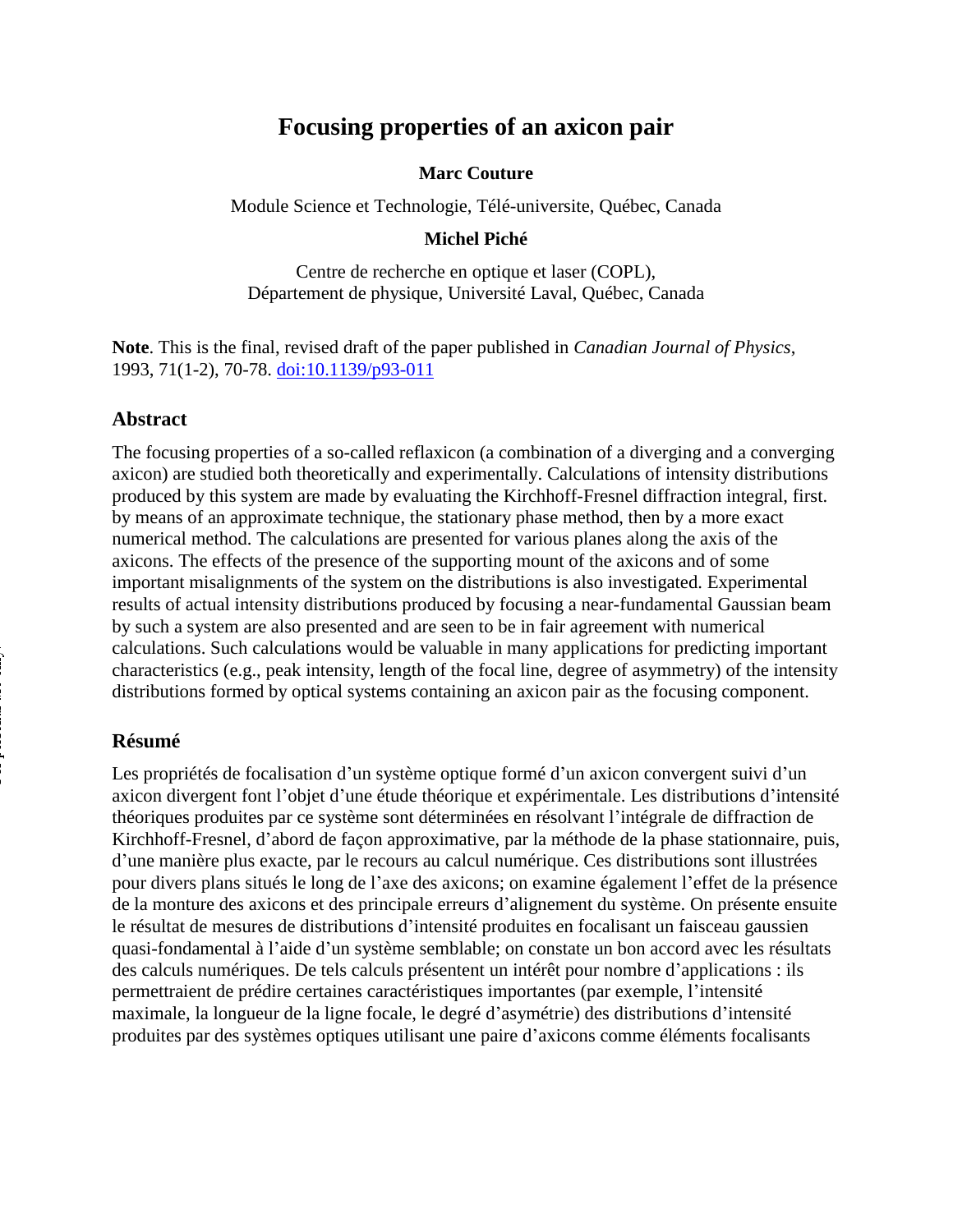## **1. Introduction**

The term "axicon," which means literally "axial image" was introduced by McLeod [1] to describe any axially symmetric optical component for which the image of a point source located on the axis extends on a line along the same axis. In that sense, an axicon can be considered as a lens with over-corrected spherical aberration. Of all the possible shapes that can produce this type of focusing, the cone is the one that has attracted most attention, so that nowadays the word axicon generally stands for a conical optical component. One finds refracting and reflecting axicons, as well as converging and diverging ones, the latter forming a virtual line image of a point source.

Optical systems containing a single axicon have been proposed for applications in various areas, to name a few: spectroscopy [2], stable-unstable resonator mode couplings [3], interferometry, collimation of atomic beams [6], optical-fiber treatment [7], ophthalmology [8], and radial optical pumping [9, 10]. In particular, the use of an axicon for the production of long plasma lines [11-14] appears promising.

A system formed by two reflecting axicons (a diverging axicon followed by a converging one) was designed by Edmonds [15], who called it "reflaxicon". This system also found some applications, notably in machining [16], unstable resonators [17], ophthalmology [18], and axial optical pumping<sup>1</sup>. Meanwhile, a few analyses of the focusing properties of axicons appeared in the literature, most of them concerned with a single axicon. Analytical expressions of axial and transverse intensity distributions were obtained for the cases of a point-source [19], a plane wave, and a Gaussian beam [20-24]. The basic focusing properties of the reflaxicon were also studied by means of elementary geometrical optics [15] and a ray-tracing program [25]; the latter case included an analysis of the effects of misalignments (tilt and decenter, i.e., relative lateral displacement of the axicons) on the shape of the wave fronts. It is to be noted that only two experimental results related to axicon focusing, both of very limited scope, were reported; a crude measure of the intensity profile of the ring produced by a combination of a reflaxicon and a lens [26], and some photographic plates obtained with a single axicon [24].

To obtain valuable knowledge of the focusing properties of the reflaxicon, which could be used to estimate some relevant characteristics of the intensity distributions (like, for instance, the maximum intensity or the width of the peaks) in a given optical system, it seemed important to pursue a detailed theoretical (numerical) analysis, based on physical optics, as well as a detailed experimental analysis of the intensity distributions produced by this still largely unknown optical component.

The system we chose to study, a pair of reflecting axicons, was designed for use at  $10 \mu m$  in an optical pumping configuration described elsewhere<sup>1</sup>. The same study could have been made with coated refractive components, but reflective (metallic) optical components have many advantages; they can be used at any mid- or far-IR wavelength; they are less prone and; contrary to the often-used (at  $10 \mu m$ ) Ge components, they can be aligned using a He-Ne laser beam. Another advantage is related to the particular shape of the (conical) axicons: they are fabricated by diamond-tip cutting machines that produce a surface already smooth to  $\lambda$  / 40 at 10  $\mu$ m. Components made of other materials (or metallic ones for use at shorter wavelengths) require further polishing, which is extremely difficult for conical shapes.

 $\overline{a}$ 

 $1$ . M. Couture and M. Piché manuscript in preparation.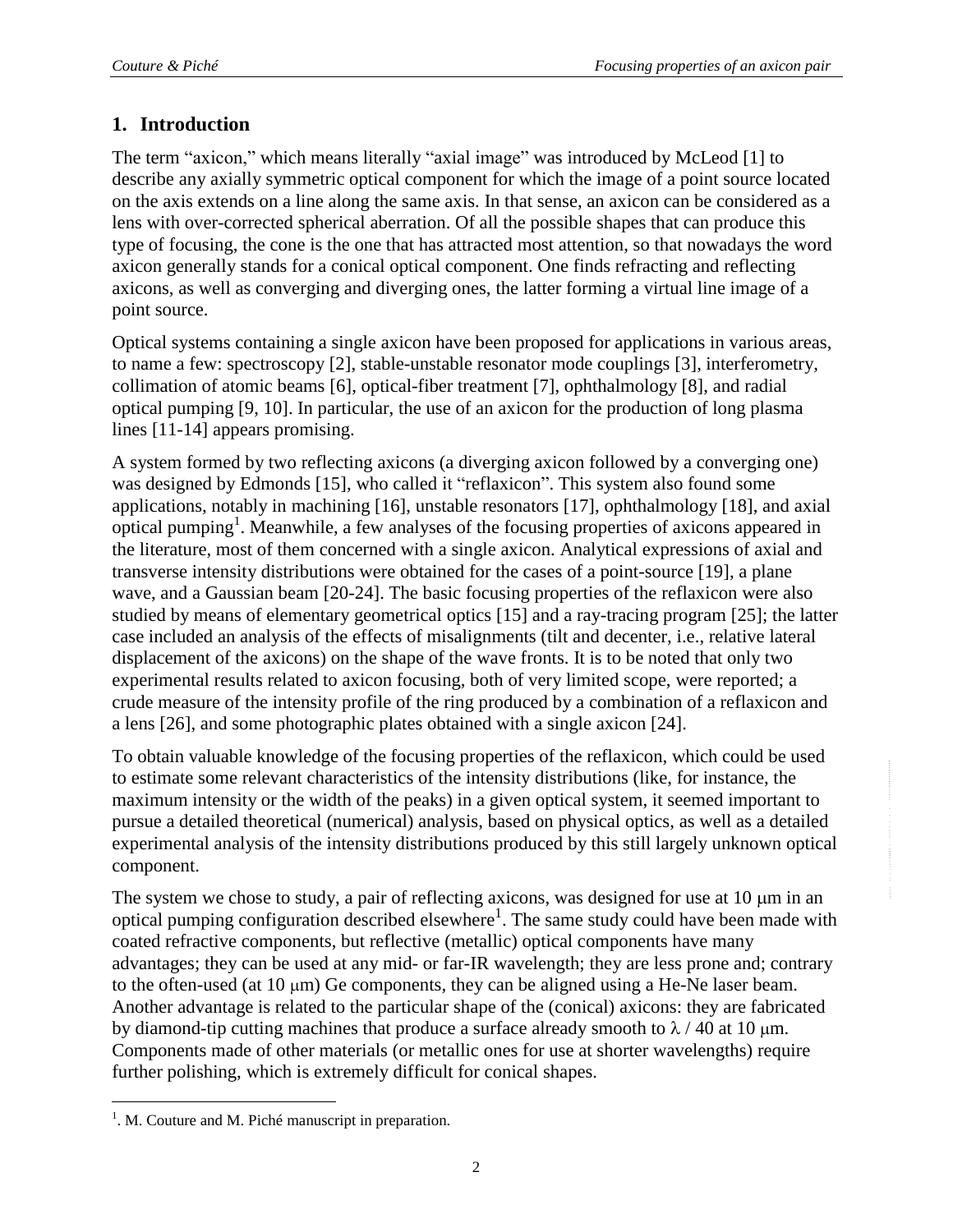### **2. Focusing of a Gaussian beam by an axicon pair with tilt and decenter: Geometrical optics and Kirchoff-Fresnel diffraction**

The axicon pair studied in this work is shown in Figure 1. It consists of a first 5 cm diameter diverging axicon (apex half-angle: 41°), and of a second converging axicon with a slightly lower half-angle (40°). This combination results in a 2° focusing angle in the case of a plane wave incident on the axicons. For such a small focusing angle  $2\alpha$ , where a is the difference in the angles of the two axicons, a beam of radius wand radius of curvature  $r_c$  results in a geometrical focal region of length *L* given approximately by

$$
L \approx \frac{w \left[ 1 + \left( a/2\alpha \, r_c \right) \right]}{2\alpha - w/r_c} \tag{1}
$$

where *a* is the inner radius of the annular beam in the exit plane of the axicons. For large values of  $r_c$  (corresponding to a collimated beam), *L* reduces simply to  $w/2\alpha$ .



**Figure 1**. Lateral view of axicon pair, illustrating the notation (top left); front view of the diverging axicon and its mount (top right); location of the focal region (bottom).

We now consider three types of alignment errors, all three of great practical importance:

(i) decenter (relative lateral displacement of the two axicons),

(ii) tilt (relative angular displacement), and, in the case of an axially symmetric beam (1ike, for instance, a fundamental Gaussian beam),

(iii) lateral displacement of the beam center relative to the axis of the first axicon.

For the sake of simplicity and in view of the experimental results presented later, we restrict our study to the case where decenter and displacement lie in the same axis. To first order, one can neglect the effect of a misalignment along a given axis on the intensity distribution along an axis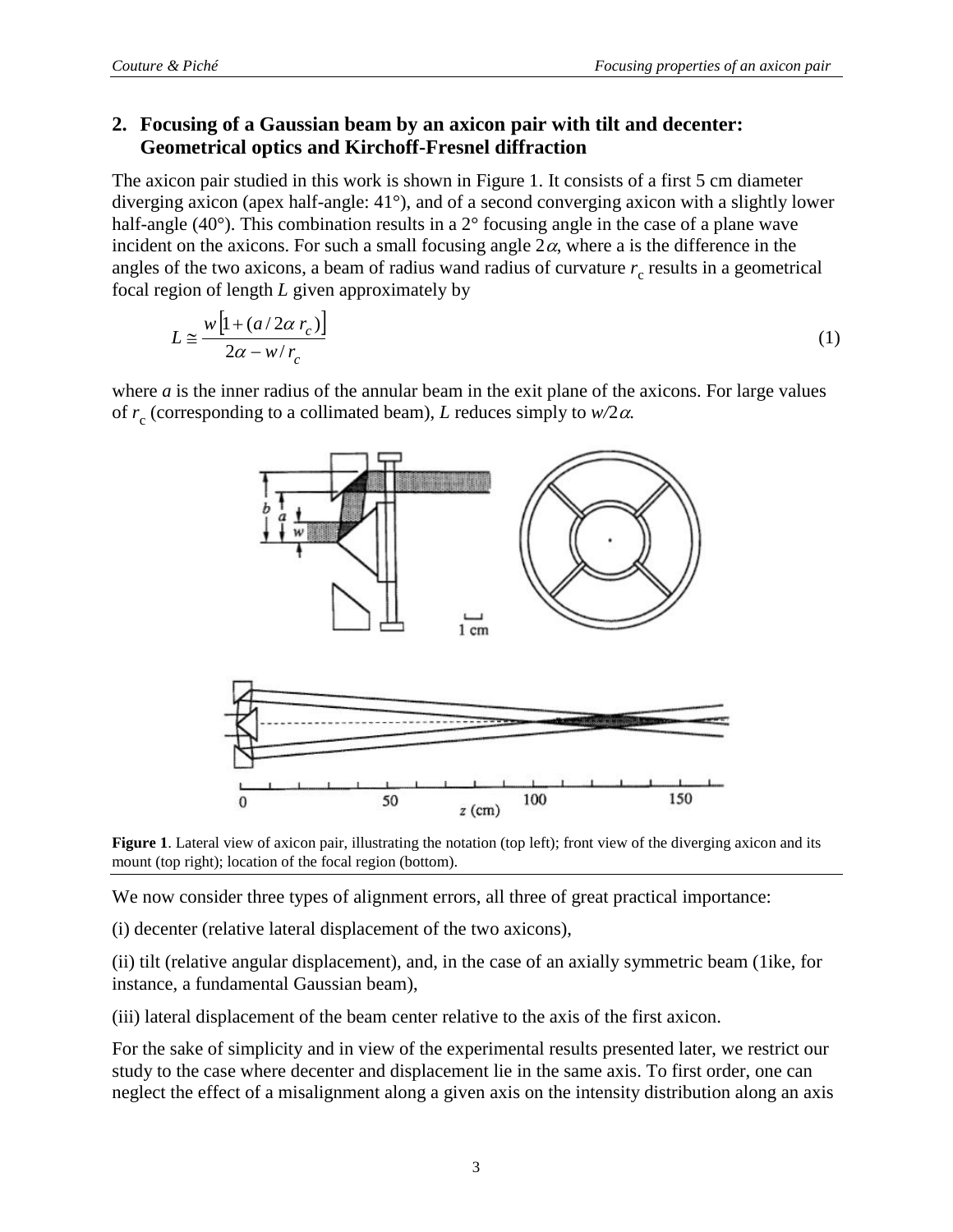perpendicular to the first axis. Small misalignments along each axis can thus be studied independently.

The first step in the analysis is the transformation of the incident beam as it goes through the axicon pair; this is obtained by means of geometrical optics, which amounts to neglect of the small amount of diffraction occurring upon propagation over a few centimetres. If the beam incident on the first axicon is described by

$$
\Phi_{i}(r, \theta) = A_{i}(r, \theta) \exp[i f_{i}(r, \theta)] \tag{2}
$$

one obtains simply, for the field at coordinates  $(r_0, \theta_0)$  in the exit plane of the axicons,

$$
\Phi(r_0, \theta_0) = \begin{cases} A_i (r_0 - a, \theta_0) \left[ \frac{r_0 - a}{r_0} \right]^{1/2} \exp[i(f_i (r_0 - a, \theta_0) - 2k\alpha r_0)], & a \le r_0 \le b, \\ 0, & r_0 < a \quad \text{or} \quad r_0 > b \end{cases}
$$
(3)

where *b* is the outer radius of the second axicon.

By considering the change in the optical path, one can easily show that a small decenter  $\Delta$  $(\Delta \ll k)$  along the *x* axis adds a phase shift  $\Delta f_d$  given by

$$
\Delta f_d \cong k\Delta \left(\sin 2\alpha_i + \sin 2\alpha\right) \cos \theta_0 \tag{4a}
$$

where *k* is the wave number and  $\alpha_i$  the angle of the first (diverging) axicon. For  $\alpha_i$  close to 45° and small  $\alpha$ , the factor in parentheses is nearly equal to unity, so that one can write more simply in that particular case

$$
\Delta f_d \cong k\Delta \cos \theta_0 \tag{4b}
$$

A displacement *d*, again along the *x* axis, of the center of the incident beam relative to the axis of the first axicon results in the replacement of the factor  $r_0 - a$  in the expressions for the amplitude  $A_i$  and the phase  $f_i$  in (3) by a new quantity *r*' given by

$$
r' = [(r_0 - a)^2 + d^2 - 2d (r_0 - a) \cos \theta_0]^{1/2}
$$
\n(5)

Finally, one can show that, at least in the frame of the usual approximations involved in the formulation of the Kirchoff-Fresnel diffraction theory, a tilt of the axicons is mathematically equivalent to a combination of a decenter and a rotation of the optical axis past the axicons, so then it needs not to be treated separately.

Now, the field at a point  $(r, \theta)$  in a given plane along the *z* axis, past the axicons, is given, up to a constant phase factor, by the Kirchhoff-Fresnel integral

$$
A(r,\theta) = \frac{k}{z} \int_a^b \int_0^{2\pi} \Phi(r_0,\theta_0) \exp\left[-ikS(r,\theta;r_0,\theta_0)\right] r_0 \, dr_0 \, d\theta_0 \tag{6}
$$

where  $S(r, \theta, r_0, \theta_0)$ , with the usual (Fresnel) approximation, is given by

$$
S(r, \theta; r_0, \theta_0) \approx z + \frac{r^2 + r_0^2 - 2rr_0 \cos(\theta - \theta_0)}{2z}
$$
 (7)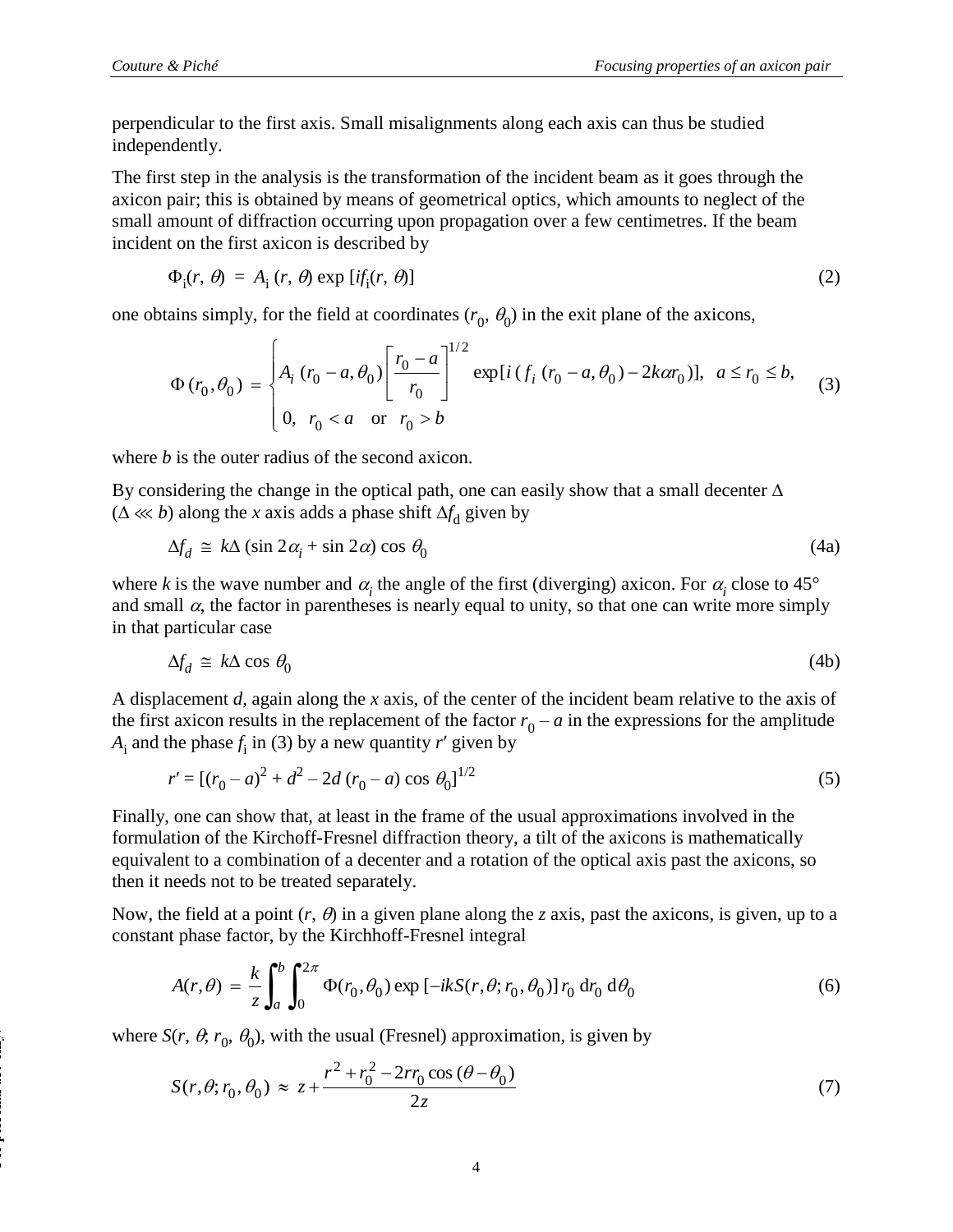Substituting (3), (4b), (5), and (7) into (6) and taking advantage of the integral representation of the Bessel functions, one can readily write the expression of the field at the observation point  $(r, \theta)$  or  $(x, y)$  in a plane located at a distance *z* from the exit plane of the axicons, in the case of a Gaussian beam (radius of curvature  $r_c$  and beam radius *w*) incident on the axicons; the expression is

$$
A(r,\theta) = C_0 \frac{k}{z} \exp\left[ik\left(z + \frac{r^2}{2z}\right)\right] \int_a^b \exp\left\{\frac{(r_0 - a)^2 + d^2}{w^2} + ik\left[\frac{(r_0 - a)^2 + d^2}{2r_c} + \frac{r_0^2}{2z} - 2\alpha r_0\right]\right\}
$$

$$
\times \left[r_0(r_0 - a)\right]^{1/2} J_0[k\Gamma(r_0)] dr_0 \tag{8}
$$

where  $J_0$  [ $k\Gamma(r_0)$ ] is a zero-order Bessel function whose *complex* argument is given by

$$
\Gamma^{2}(r_{0}) = \left[\frac{r_{0}x}{z} + \frac{d(r_{0} - a)}{r_{c}} - \Delta + i\frac{2d(r_{0} - a)}{kw^{2}}\right]^{2} + \left[\frac{r_{0}y}{z}\right]^{2}
$$
(9)

The integral of (8) possesses no manageable analytical solution; one has to look for approximate analytical solutions or numerical integration techniques.

### **3. Intensity distributions along the axis: Approximate solutions and numerical calculations**

The first method to be considered is the well-known stationary-phase method [27, 28]. According to its more general formulation [28], the result of an integration containing a rapidly oscillating factor is directly related to the value of the other factors of the integral and their derivatives evaluated at so-called *critical points*. Two such sets of points exist: the points where the first derivative of the phase of the oscillating factor vanishes, called *points of stationary phase*, and the integration limits. More precisely, it can be shown that an integral of the form

$$
\int_{a}^{b} g(r) e^{ikh(r)} dr \tag{10}
$$

with  $k\Delta h \gg 1$ , where  $\Delta h$  is the range of the values of  $h(r)$  in the interval [a, b], may be expressed as a sum of powers of terms of the order of  $(1/k\Delta h)$ , the leading terms of the series being

$$
\left[\frac{\pi}{2kh''(r_s)}\right]^{1/2} g(r_s) e^{i[kh(r_s) - (\pi/4)]}
$$
\n(11)

where  $r_s$  is a point where the phase  $h(r)$  is stationary.

In the present case, described by (8), the oscillating part of the Bessel function combines with the argument of the exponential, resulting in the presence of two such points of stationary phase. If one considers only observation points located in the plane  $\theta = 0$  (or, equivalently,  $y = 0$ ), the locations of the stationary points are given by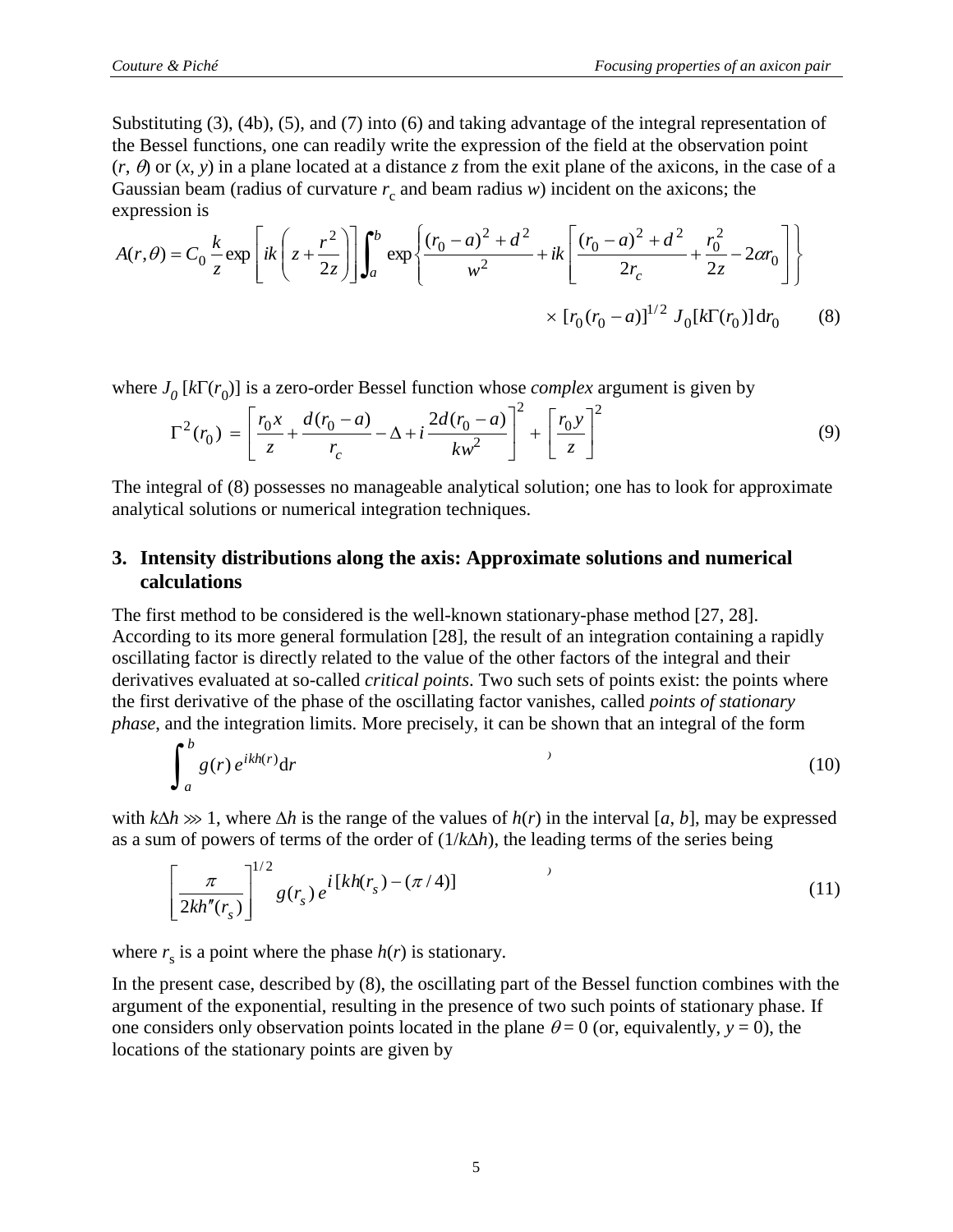$$
r_s^{\pm} = \frac{\alpha r_c + a \pm d}{1 + \frac{r_c}{z}} \mp \frac{x}{1 + \frac{z}{r_c}}
$$
(12)

One can easily show that these two points correspond physically to the origins of the rays lying in the same plane  $\theta = 0$  and intersecting at *x* in the observation plane.

The next terms of the series expansion involve *h*′(*a*) and *h*′(*b*), the derivatives of the phase at the endpoints of integration, as well as the amplitudes  $g(a)$  and  $g(b)$  or, if the amplitude vanishes at an endpoint, its first derivative. These terms become dominant when, for a given value of the observation point *x*, no point of stationary phase lies within the limits of integration, which means that the observation point falls into the geometrical shadow region. The contribution of the upper limit of integration *b* can be omitted if the width of the incoming Gaussian beam is small enough, namely, if *w* is sufficiently lower than  $(b - a)$ , so that the amplitude of the field and its derivative are negligible at  $r_0 = b$ , which is just the case for the particular system under study. Unfortunately, this is not true for the lower limit *a*, as the first derivative of the field distribution at the exit plane of the axicons *diverges* at  $r_0 = a$ . While this divergence is not detrimental to the meaning of the integral, as it is easy to show that it possesses a well-defined finite value, it clearly reduces the interest of the method, unless one can appraise the effect of neglecting this contribution. First of all, one has to realize that this divergence is an artifact of the use of geometrical optics in the first stage of the calculation (propagation between the axicons). The actual distribution (which could be obtained in principle by the use of a full-fledged diffraction calculation taking into account the radius of the tip of the first axicon and the large angles involved) would not present any divergence at all; the field amplitude should grow from a very small value at  $r_0 = 0$ , which would become the lower limit of integration and where, due to circular symmetry, the first derivative of the field amplitude vanishes, to a value close (with small variations due to diffraction) to that predicted by geometrical optics in the region  $r_0 > a$ . Thus, one can see the divergence in the derivative of the integrand as a result of the concentration of all the diffracted intensity, which should in fact be distributed over the region  $r_0 < a$ , in the vicinity of this value of the radius. The omission of the contribution of the point  $r_0 = a$  in the stationary-phase method is in a sense equivalent to neglecting the effects of diffraction due to the tip of the first axicon and to the propagation between them. Considering the minute fraction of the incoming beam intensity hitting the tip of the axicon and the modest amplitude of the expected undulations occurring in a relatively short propagation distance (a few centimetres), this approximation should not affect the validity of the method further.

To estimate more precisely what the influence is of the intensity in the vicinity of  $r = a$  on the intensity in the observation plane, we calculated how the peak intensity changes when one discards the corresponding points in a numerical integration (described below). We found that this contribution is indeed significant outside the focal zone; for instance, at  $z = 70$  cm, the contribution of the first  $170 \mu m$  wide annulus is comparable with that of the entire beam; the same is observed in the planes located past the focal zone. This is easy to understand if one considers the principle of the method; when there is no stationary point, the fast oscillations of the integrand cancel out, except at the endpoints, where the asymmetry in the first oscillation, which is easily seen to be proportional to the slope of  $g(r)$  near  $r = a$ , can add an important contribution to the integral. However, the same calculation reveals that the contribution of the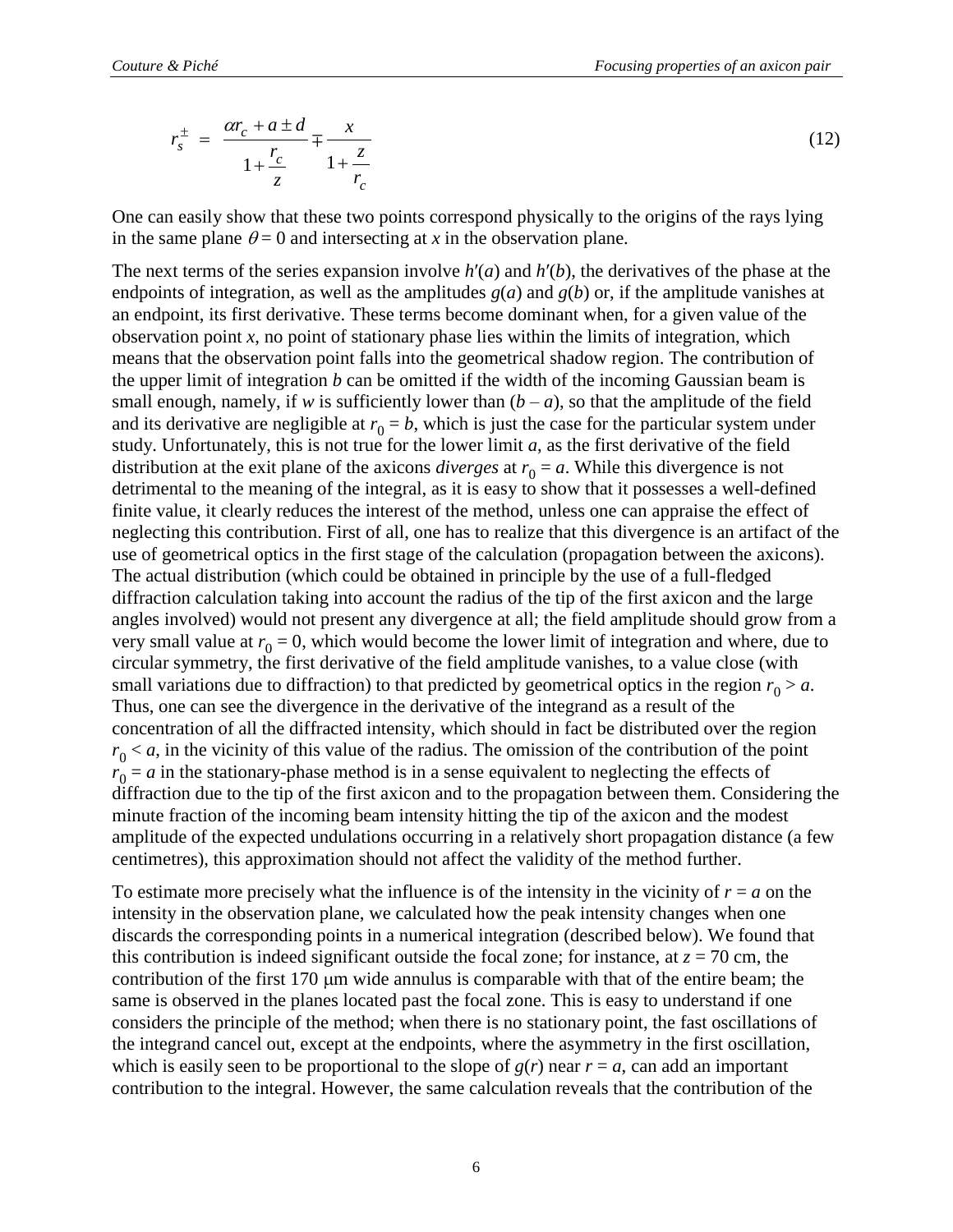same area amounts to only a few percent in the focal zone, the dominant contribution coming from the points of stationary phase.

The result of the integration may thus be put equal to zero, at any point *x* along the axis where decenter and lateral displacement may occur, for the term given by (11), or to the sum of two such terms according to the number of stationary points  $(0, 1, \text{or } 2)$  lying in the interval [ $a, b$ ]. The overall accuracy of the method lies somewhere between those of geometrical optics and diffraction theory and, with the approximation discussed above, it should give meaningful results except in the near-axis parts of the distributions outside the focal zone. This is exactly what can be seen in Figure 2; the expected central peak (namely, the Arago spot) of the calculated distributions before and after the geometrical focal region does not show, while possessing a finite value inside that region.



**Figure 2**. Global view of calculated intensity distributions along x axis for various planes, without decenter nor displacement (left), with 0.5 mm displacement (center) and with 0.12 mm decenter (right). Approximate analytical calculation by the phase stationary method.

In spite of its limitations, this method has the advantage of giving, with a minimum of calculation, a good description of some other features of the distributions, as will be revealed in a comparison with more exact (numerical) results. It can also be a useful tool for explaining or predicting the behaviour of the distributions as some parameters are changed, as well as a heuristic way to find a coarse value of these parameters when fitting numerical data to experimental results. For instance, one can use the results obtained by this method to estimate the actual amount of decenter and displacement from experimental measures of distribution. In particular, the fact that the asymmetry at the sides of the ring is inverted and the position of the peak intensity remains unchanged as one goes through the focal region in the case of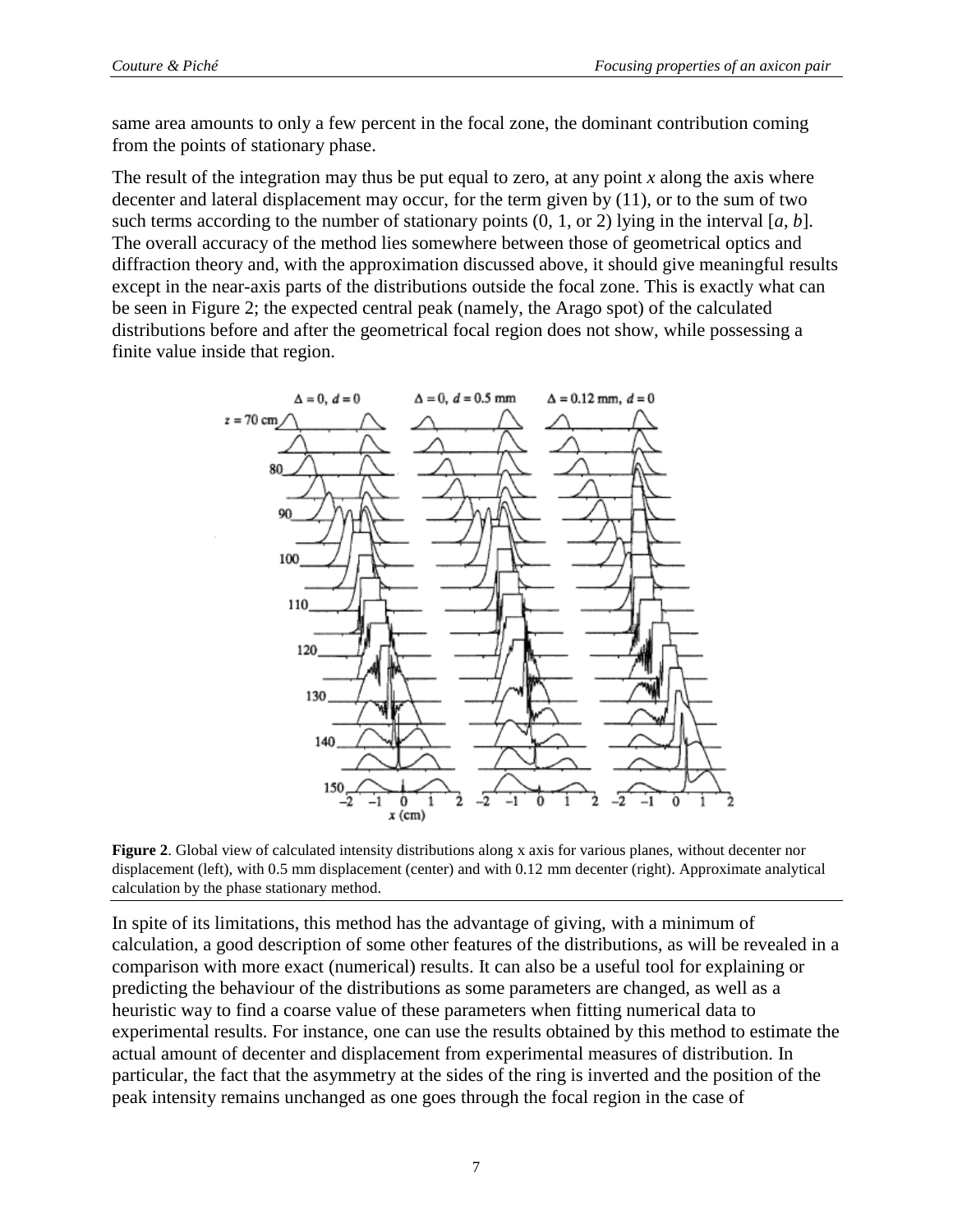displacement, contrary to what is observed in the case of decenter, gives good clues about the relative contributions of these two misalignments.

For a more accurate treatment one has to resort to numerical integration techniques. Two such methods were used at various stages of this work. The first is Gauss-Legendre integration, where care was taken to include a sufficient number of points for each oscillating cycle of the integrand. The second one is the so-called *projection method* [29], which consists in solving the Cartesian coordinates version of (8) by applying successively a numerical integration (again Gauss-Legendre) over one coordinate and a fast Fourier transform over the other. The advantage of this last method is that nonaxially symmetric elements, like the presence of the supporting mount of the first axicon or beams with astigmatism (different radii of curvature along perpendicular axes) can be included in the analysis without increasing calculation time. Furthermore, the observed similarity in the results from two essentially independent methods (applied to the symmetric case) is a good indication of their accuracy.

Figure 3 shows the results of the numerical calculations (Gauss-Legendre) of the same distributions as shown in Figure 2. Diffraction effects are now clearly visible; the central peak is present well before and after the geometrical focal region, and the profile of the ring shows undulations typical of propagation of  $10 \mu m$  truncated beams over a few tens of centimetres. The validity of the stationary phase method in the focal region can also be appreciated; it gives a good idea of the main qualitative features of the distributions, particularly the effect of the decenter and displacement, as well as a fair approximation of the intensity of the central peak, which may differ by, at most, a factor of 2 from the result of the numerical integration.



**Figure 3**. Same global view as in Figure 2, with same parameters, this time calculated by Gauss-Legendre numerical integration, neglecting the presence of the supporting mount of the first axicon.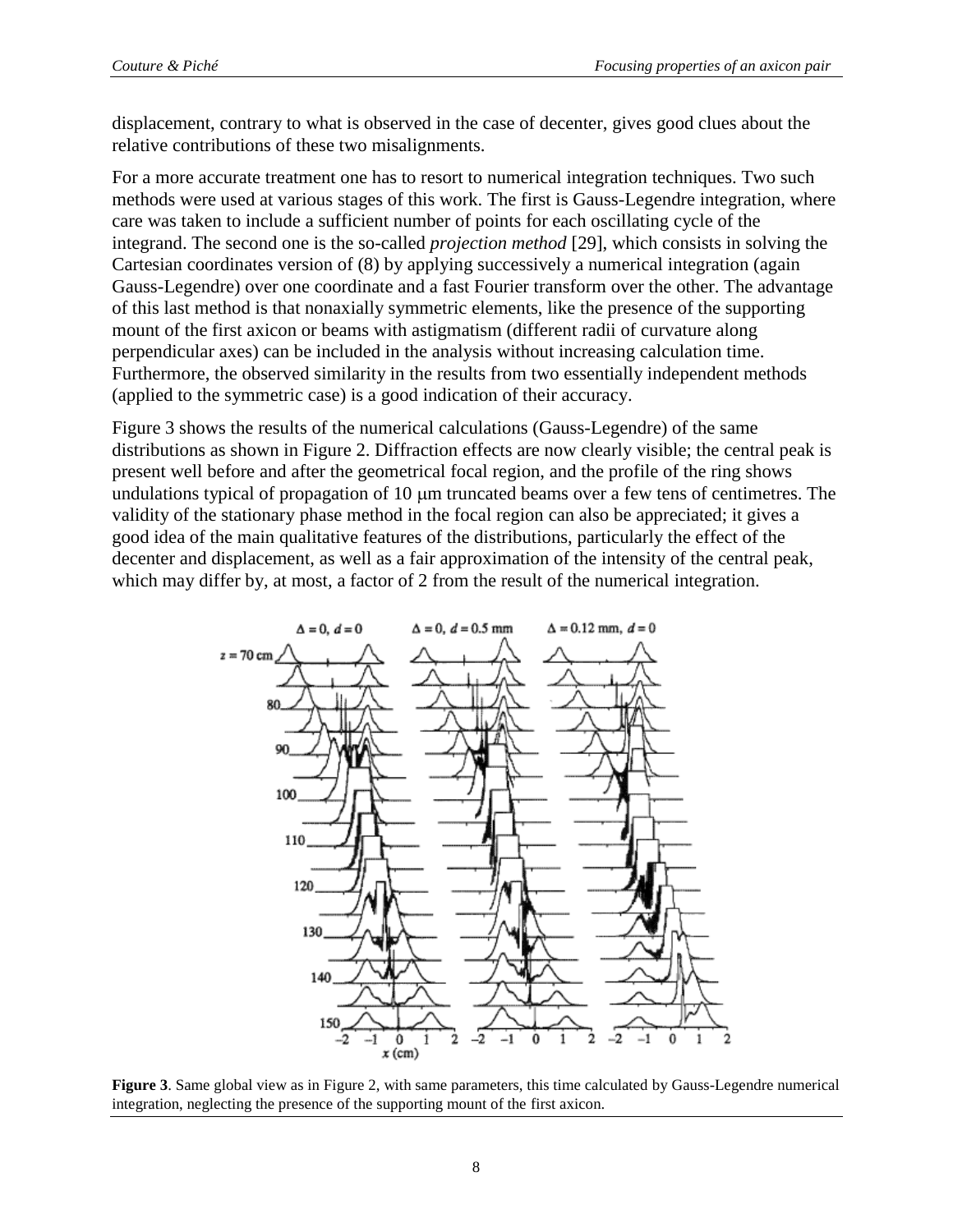

Figure 4, which gives two-dimensional views of the distributions in a particular plane  $(z = 90 \text{ cm})$ , illustrates the effect of increasing decenter and lateral displacement of the beam.

**Figure 4**. Effect of increasing displacement (left) and decenter (right) on two-dimensional intensity distribution in a particular plane  $(z = 90 \text{ cm})$ . Calculation by Gauss-Legendre numerical integration.

While the increasing asymmetry in the intensity around the ring is quite similar in both cases, an interesting phenomenon, familiar to anyone who has worked with axicons, occurs with decenter; the peak moves towards one side of the ring while its intensity greatly increases. This latter effect is not visible in the figure, as the on the right-hand side of the figure had to be truncated. the maximum decenter illustrated (0.24 mm), the increase reaches almost an order of magnitude.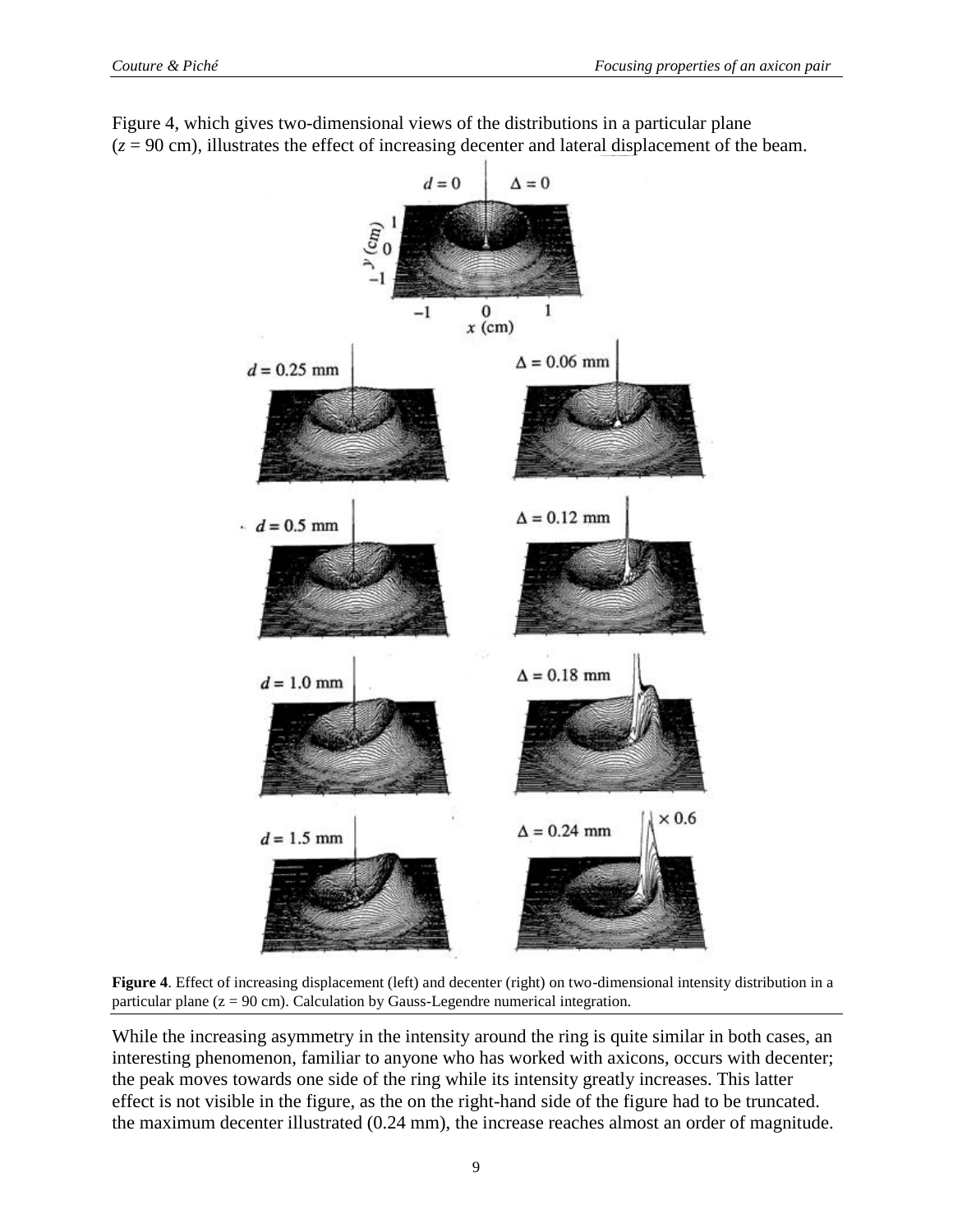## **4. Experimental results**

A detailed experimental verification of the focusing characteristics of an axicon pair has been made. First, we tried to obtain a reference beams close as possible to a fundamental Gaussian which had the advantage (in comparison with a plane wave) of minimizing diffraction effects due to the outer edge of the second axicon. A well-know method for obtaining fundamentallooking beams consists in inserting an iris somewhere in the laser resonator. However, measurements of beam profiles from such lasers showed consistently important secondary lobes due to diffraction by the iris; these were eliminated by using a short near-confocal unapertured resonator (tube side notwithstanding) with a beam width much smaller than the size of the tube.

All measurements of the beam profiles were made by two complementary systems; a 64 element pyroelectrical detector array (Spiricon, model No. 200, with  $170 \mu m$  wide elements) and a travelling apertured (100  $\mu$ m) pyroelectrical detector (Molectron, model P1-53). Each had its own advantages in terms of speed, flexibility, and resolution. The detector array was used mainly for alignment purposes; all the final measurements were made with the travelling detector. Numerical data were recorded by a laboratory-made data acquisition system and stored for later treatment and analysis. All profiles were measured at least twice, and the measurements were repeated when any significant discrepancy was detected.

First, the profile of the reference beam was recorded in four planes to calculate its parameters and to verify that it was indeed fundamental. Figure 5 shows a comparison, in two planes, between the measured intensities (dots) and the best (in a least-square sense) Gaussian fit (solidline curve). Apart from a slight asymmetry (more visible in the plane  $z = 0$ ), the beam appeared to be fairly Gaussian. The content of higher order modes was evaluated also on the basis of a least-square method, based on the orthogonality of the Laguerre-Gauss higher order modes [30], which is suitable in the case of an incoherent superposition of modes. That analysis revealed no noticeable fraction of higher order modes.

Figure 6 shows the results of the measurements of the intensity distributions produced by the axicons, with an enlargement of the central zone of some distributions in the geometrical focal region. Notice that some amount of decenter and displacement of the beam is readily visible in the shapes of the distributions, in the form of asymmetries in the intensity of the sides of the ring and in the shape and location of the "central" peak.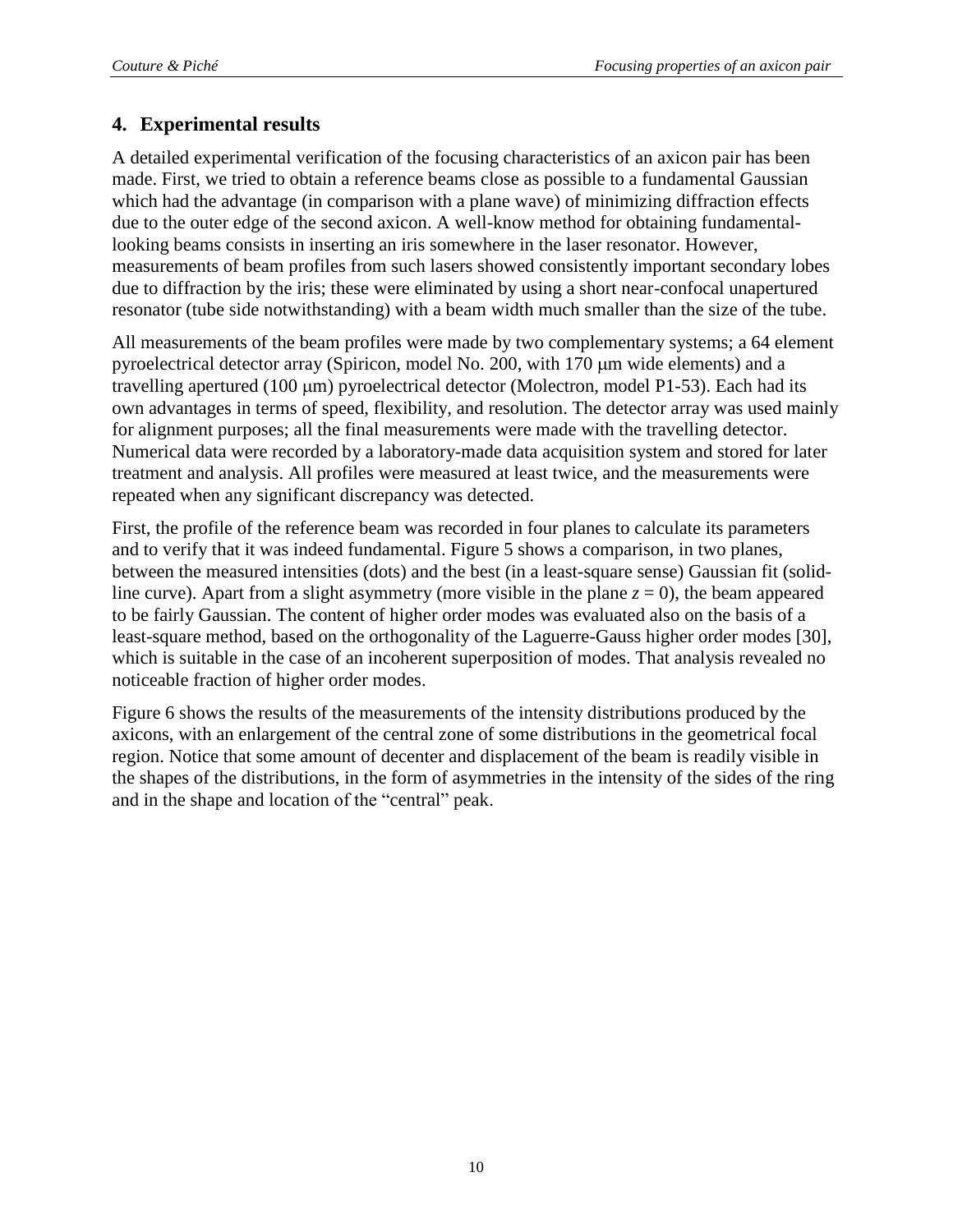

(solid line).



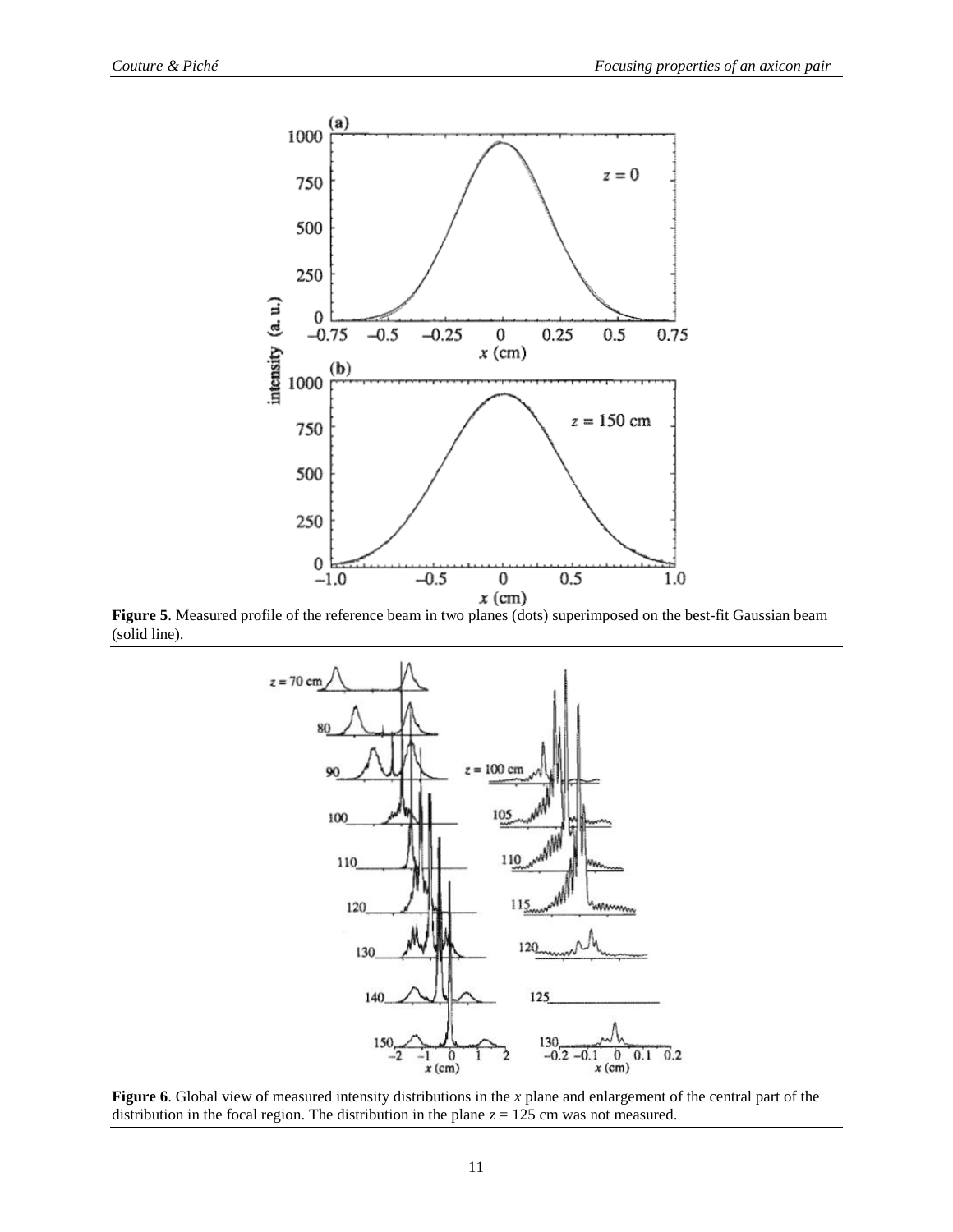For a comparison with numerical results, one has to consider individual planes. Four of them, covering various parts of the focal line, are shown in Figure 7.



**Figure 7**. Comparison of measured and calculated distributions in four planes. Numerical calculation by the projection method, taking into account the presence of the supporting mounts of the first axicon.

By adjusting the decenter and the displacement of the beam, the main features of the distributions are well reproduced, as one can see. Notice that to obtain the large ripples in the sides of the ring (which are particularly visible at  $z = 90$  and 130 cm), we had to include in the numerical calculations the presence of the cross-shaped supporting mount of the first axicon; this entailed the use of the projection method. Although it intercepted just a small fraction  $(< 2\%$ ) of the beam intensity, the mount, whose arms had been rotated by about 45° to minimize obscuration along the measurement axis, clearly produced significant diffraction effects, as those ripples were almost completely absent in profiles obtained by previous calculations that had not taken its presence into account. The difference in the location of these structures can be attributed to the uncertainty in the mount's arms rotation angle; calculations reveal the these undulations shift by about half a period when this angle is changed by as little as  $2^{\circ}$ ; these differences may also be the result of the slight asymmetry in the incoming beam intensity (which has to be associated with a corresponding asymmetry in the phase profile).

The main discrepancies concern the height (not always represented in the figures) and the width (especially in the plane  $z = 140$  cm) of the central peak, whose measured values are, respectively, much lower and much higher than the results of the numerical calculations. The first of these discrepancies disappears almost entirely if one applies to the data a convolution function accounting for the finite size of the detector aperture. Possible "figure" or "finish" defects of the axicons can also contribute, but to a lesser extent, to the same phenomenon . Crude estimates of the reduction of the peak intensity based on Kirchhoff-scattering theory [31] for finish errors, and numerical calculations for geometrical defects give 5 % for the former (assuming on each surface a  $\lambda$ /40 rms small-scale height variation with Gaussian distribution) and less than 1% for the latter (assuming a large-scale error of the order of  $1 \mu m$ ).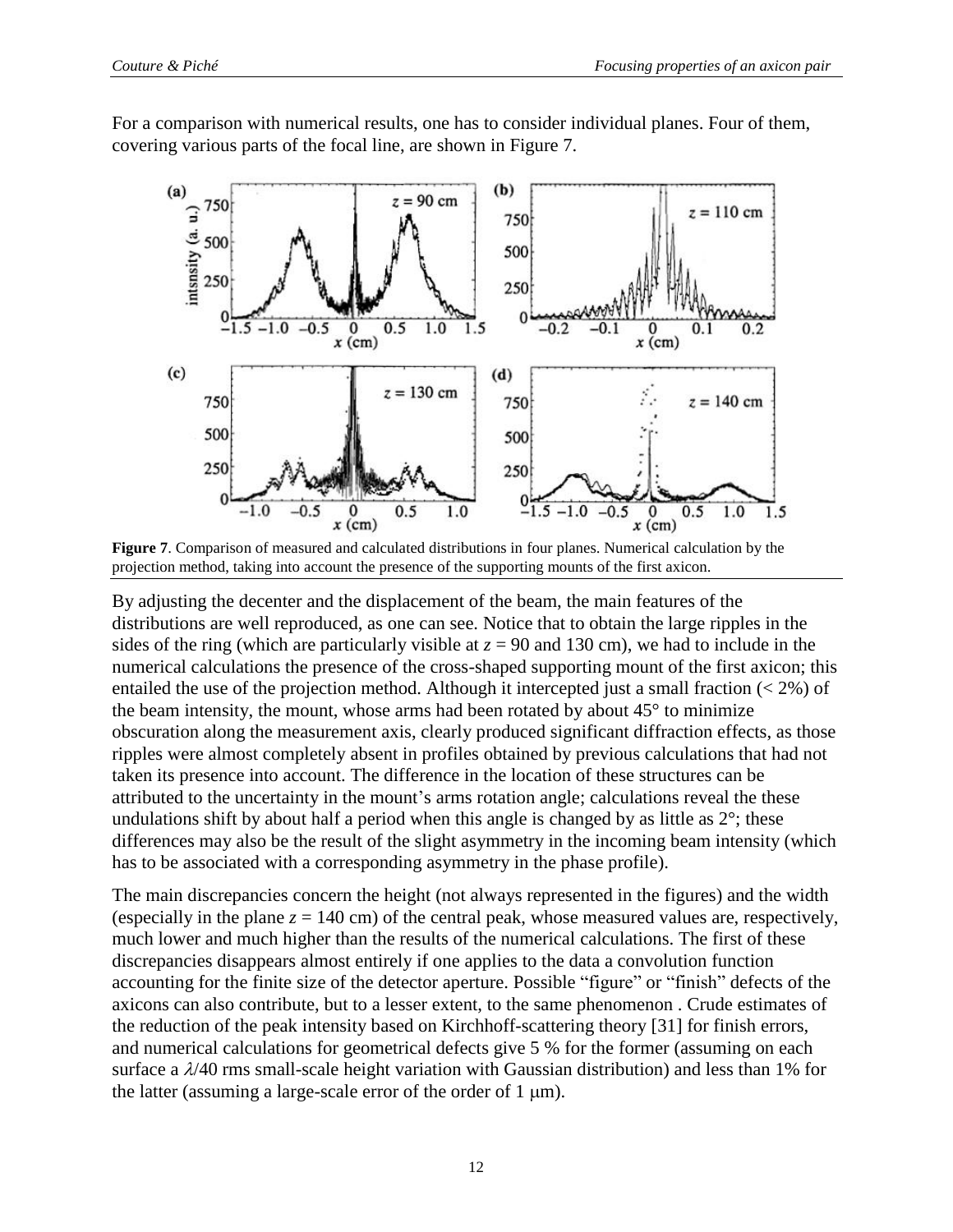The second discrepancy is more difficult to interpret. The intensity of the central part of the beam, after the focal plane, is due to the radiation in the "wings" of the incoming beam. A larger central peak thus suggests a beam with increased wings; this occurs with a multimode beam, a possibility we had ruled out on the grounds of the analysis of the measured beam shape discussed above. Indeed, calculations with various (incoherent) combinations of the first two modes produce distributions with large central peaks, but other features make them extremely different from the distributions of Figs. 7c and 7d.

Finally, a somewhat speculative hypothesis was put to the test. We assumed the presence of astigmatism in the incoming Gaussian beam. By increasing by a factor of 2.5, in the exit plane of the axicons, the radius of curvature of the beam along the *y* axis, we were able to greatly improve the fit between the experimental data and the calculations in the planes  $z = 130$  and 140 cm (Figure 8) while the other distributions, for which the width of the peak was already well reproduced, remained almost unchanged. Unfortunately, the experimental setup did not permit us to measure the beam profile along the two axes, and this hypothesis remains tentative. Such an astigmatism could be attributed to radial gain gradients in the laser medium, which are known to produce lensing effects [32], combined with the noncoincidence of the respective axes of the tube of the laser and its resonator. In fact, one had to realign a carefully aligned (by means of a He-Ne laser beam) resonator to obtain a Gaussian-shaped output; repeated attempts always resulted in a symmetric donut-shaped mode suggesting a lower gain near the axis.



**Figure 8.** Comparison of measured and calculated distributions in the planes  $z = 130$  and 140 cm. Same calculation as in Figs. 7c and 7d, but with astigmatic incoming beam (radius of curvature in the exit plane of the axicons increased by a factor 2.5 along the *y* axis).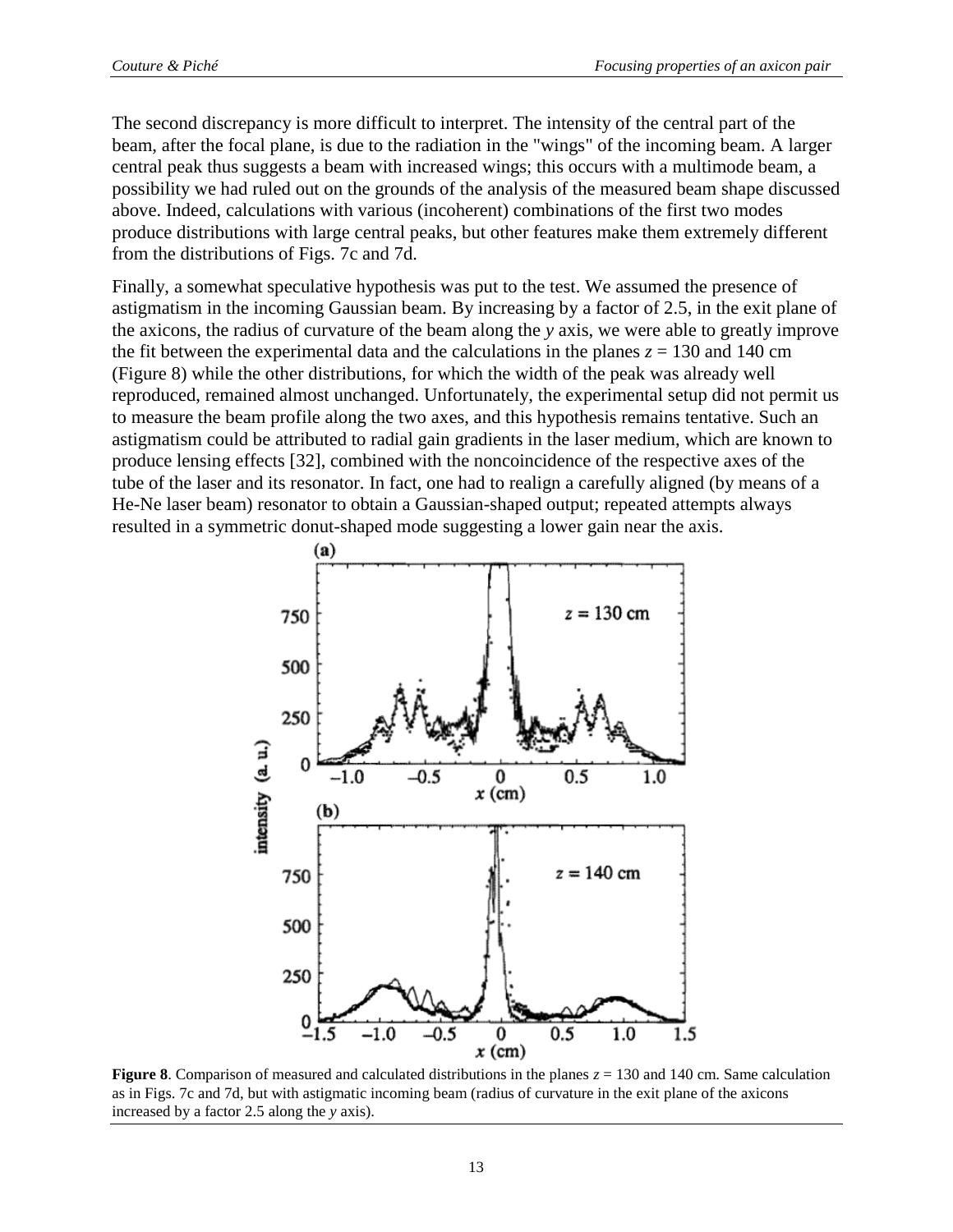## **5. Conclusion**

We studied in detail, both theoretically (mainly numerically) and experimentally, the intensity distributions produced by focusing a Gaussian beam with a pair of reflective axicons (reflaxicon). Some important alignment errors (from an experimental point of view) were included in the numerical calculations and their effects on the shapes of the distributions were studied. On the experimental side, special care was taken to obtain a reference beam as close as possible to a fundamental Gaussian beam. The main characteristics as well as finer details of the measured profiles are well reproduced by the numerical calculations, if one accepts a few reasonable assumptions.

The calculation methods described here could thus be used with a fair degree of confidence to predict the intensity distributions in any experiment that uses axicons as focusing components. Especially, in experiments like direct or indirect optical pumping and long-plasma-line production, the application of one of these methods would be the starting point of the analysis of the spatial characteristics of the interaction.

## **Acknowledgements**

This work has been supported in part by NSERC (The Natural Sciences and Engineering Research Council of Canada) and Fonds FCAR (Formation de chercheurs et aide a la recherche) of Québec.

# **References**

l. J. H. McLeod. J. Opt. Soc. Am. 44, 592 (1954).

2. J. O. Stoner, Jr. Appl. Opt. 9, 53 (1970).

3. W. N. Peters and A. M. Ledger. Appl. Opt. 9, 1435 (1970).

4. O. Bryngdahl. J. Opt. Soc. Am. 61, 171 (1971).

5. Y. I. Balykin, V. S. Lethokov, Y. G. Minogin, Yu. Y. Rozhdestvensky, and A. I. Sidorov. J. Opt. Soc. Am. B2, 1776 (1985).

6. M. Florjanczyk and R. Tremblay. Opt. Commun. 73,448 (1989).

7. M.A. Saifi and M. J. Andrejco. Proc. Soc. Photo-Opt. Instrum. Eng. 668, 158 ( 1986).

8. W. Bobak, J. Jabczynski, Z. Jankiewicz, W. Nowakowski and J. Jasny. Opt. Appl. 17, 113 (1987).

9. F. P. Schafer. Appl Phys. B39, 1 (1986).

10. G. Kuhnle, G. Marowski and G. A. Reider. Appl. Opt. 27, 2666 (1988).

1l. R. Tremblay, Y. D'Astous, G. Roy and M. Blanchard. Opt. Commun. 28, 193 (1979).

12. V. V. Korobkin, M. Yu. Marin, V. I. Pil'skii, L. Ya. Polonskii, and L. N. Pyatnitskii. Sov. J. Quantum. Electron. (Engl. Transl.), 15, 631 (1985).